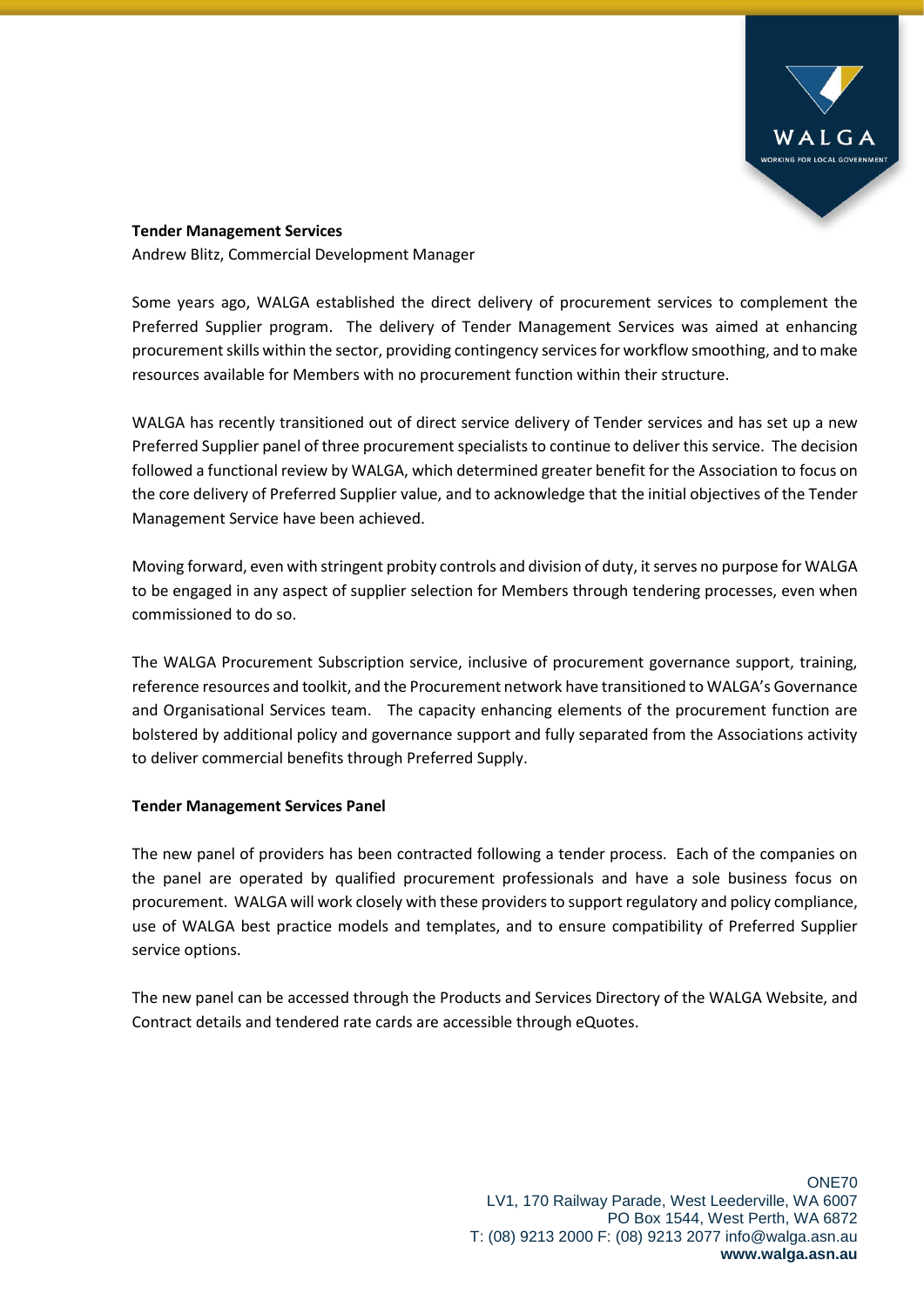

## **Tender Process**

Tendering should never be process for the sake of process. There are many mediums of design and engagement for both a public Tender process and the associated exemptions. Where a competitive market and the dynamics of an attractive opportunity sit within a project then traditional tendering can be a very effective medium of sourcing. On other occasions, tendering may not derive the best market value without elements such as pre-tender engagement and project methodology design.

Local Governments should always bear in mind that the intention of competitive tendering is to extend an opportunity for the open market to bid for public sector business. Processes that are skewed or weighted towards particular intended outcomes can often have the effect of closing out opportunities to potential suppliers, including "challengers" of the status quo. Tenders must be both open to the market and compliant to regulation.

Each procurement process requires planning, market research, and scoping prior to the issuance of a Request. The more effort put into these phases the greater the quality of the tender and its outcome.

The new WALGA panel for Tender Management Services should be engaged at the commencement of procurement planning, and not at the point where the Tender phase begins. The design of the process and the options available can vary, and expertise is available from the panel to guide this activity.

The WALGA Preferred Supplier program will offer a streamlined quotation process and prequalified contract terms in lieu of a Tender in some activity areas. These include roads, waste, energy, temporary labour, ICT, parks and gardens amongst other areas. However, there are areas of supply that are not covered by the WALGA Preferred Supplier program that will most likely require public Tenders. These include infrastructure and civil construction, architectural and community services. Many of these activity areas have variant and specific requirements that require a full Tender process.

In these areas particularly, a Tender will be best received by the market based on the quality of its Scope of Works and where applicable, Technical Specifications. WALGA has a range of Professional Service panels in areas such as Engineering Consulting, Natural Area Management and Environment, Energy and Electrical Consulting, amongst others. These panels can be used in conjunction with the Tender Management Services Panel. Where drafting documents, design and other technical input is scoped this activity can be commissioned and provided to the Tender Management service provider for integration into the process.

The best Tenders are those that prescribe both requirements and terms, as opposed to collecting market proposals, which will vary and are difficult to evaluate in a like to like comparison. At the same time a contemporary knowledge and representation to the market that matches supplier capability is essential to remain relevant and reputable. A combination of the use of both professional services consultancy and tender management services can deliver the best of both attributes to Local Government tendering.